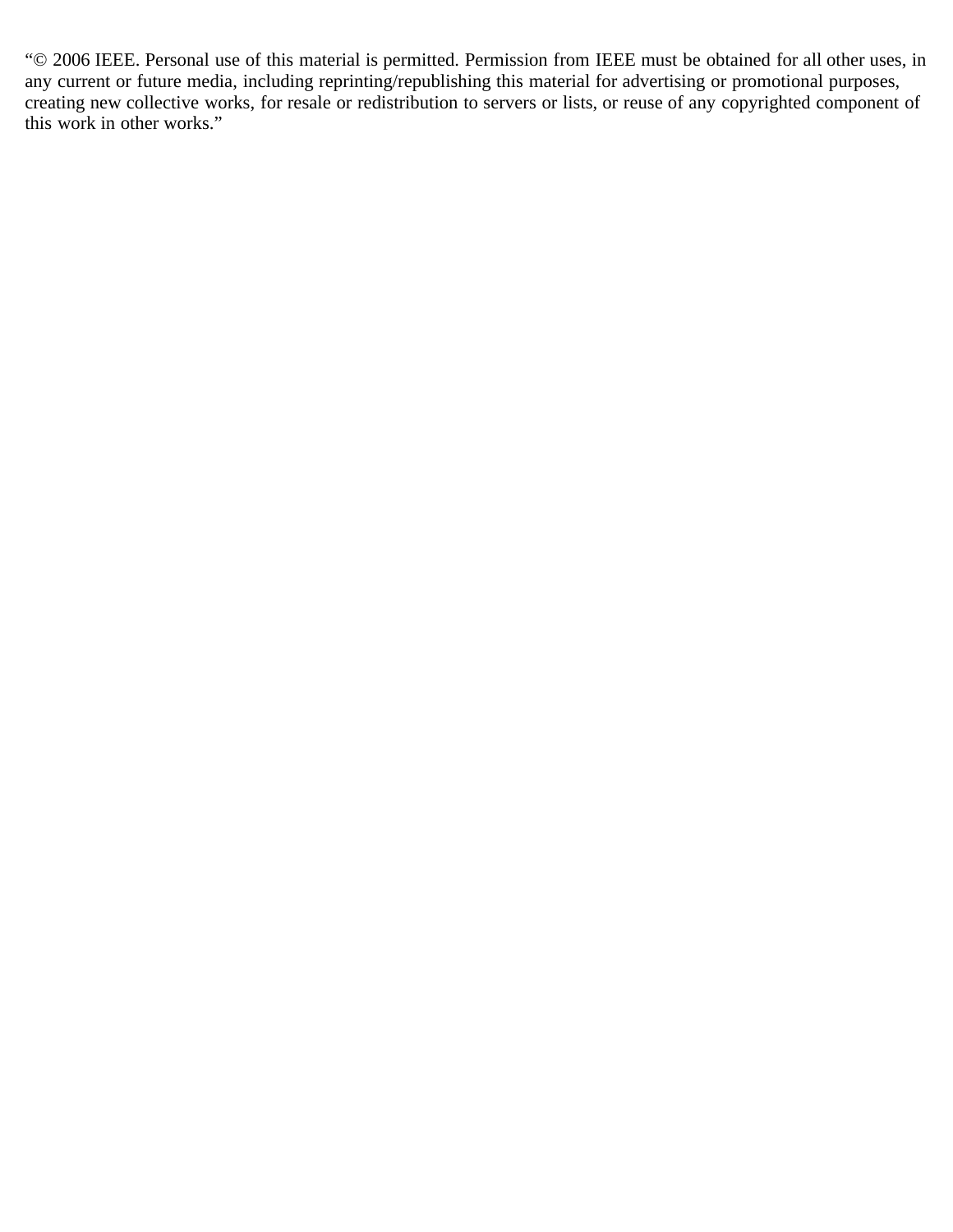# Convergence Analysis for Extended Kalman Filter based SLAM

Shoudong Huang, Gamini Dissanayake *ARC Centre of Excellence for Autonomous Systems (CAS) Faculty of Engineering University of Technology, Sydney, Australia* {*sdhuang,gdissa*}*@eng.uts.edu.au*

*Abstract***— The main contribution of this paper is a theoretical analysis of the Extended Kalman Filter (EKF) based solution to the simultaneous localisation and mapping (SLAM) problem. The convergence properties for the general nonlinear two-dimensional SLAM are provided. The proofs clearly show that the robot orientation error has a significant effect on the limit and/or the lower bound of the uncertainty of the landmark location estimates. Furthermore, some insights to the performance of EKF SLAM and a theoretical analysis on the inconsistencies in EKF SLAM that have been recently observed are given.**

# I. INTRODUCTION

In the past decades, many different techniques have been developed to solve the SLAM problem (see for example, the recent papers [1] and the references therein). In traditional SLAM, Extended Kalman Filter (EKF) is used to estimate a state vector containing both the robot pose (including location and orientation) and the landmark locations (e.g. [2]).

There have been numerous implementations of the EKF SLAM algorithm. However, very few analytical results on the convergence and essential properties of the SLAM algorithm are available. Dissanayake *et al.* examined a simple linear version of the problem and provided convergence properties of SLAM and lower bound on the position uncertainty [2] [3] [4]. The results were extended to the multi-robots SLAM in [5], still in linear case. Recently, some results on analytical upper bound of SLAM position uncertainty are developed, assuming that an upper bound for the variance of the errors in the robot's orientation estimation can be determined *a priori* [6].

Almost all practical SLAM implementations have nonlinear process and observation models. The results due to [2] are intuitive and many early experiments and computer simulations appear to confirm that the properties of the linear solution extends to practical non-linear problems. However, in the past years, number of authors have demonstrated that the lower bound for the map accuracy presented in [2] is violated and the EKF SLAM produces inconsistent estimates due to errors introduced during the linearisation process [7] [8] [9] [10] [11]. While some explanation of this phenomena has been reported, mainly through monte-carlo simulations, a thorough theoretical analysis of the non-linear SLAM problem is not yet available.

In this paper, the convergence properties of EKF SLAM are analyzed for the general nonlinear case. The paper provides

some key convergence properties and explicit formulas for the limits/lower bounds of the covariance matrices. Some insights and theoretical analysis of the EKF SLAM inconsistency are also given.

The paper is organized as follows. In Section II, a slightly different version of EKF SLAM algorithm is restated. In Section III, some key convergence properties are proved. The theoretical analysis of the EKF SLAM inconsistency are given in Section IV. Section V concludes the paper. Most of the complicated proofs in this paper are omitted due to the space limit. Interested readers please refer to a detailed version of this paper which is available online: http://services.eng.uts.edu.au/˜sdhuang/publications.html

### II. EKF SLAM ALGORITHM RESTATEMENT

The EKF SLAM algorithm is restated using slightly different notations which will help the statements and proofs of the results in this paper.

#### *A. State vector in 2D EKF SLAM*

The state vector is denoted as:

$$
X = (\phi, X_r, X_1, \cdots, X_n). \tag{1}
$$

Here  $\phi$  is the robot orientation,  $X_r = (x_r, y_r)$  is the robot position,  $X_1 = (x_1, y_1), \dots, X_n = (x_n, y_n)$  are the positions of the  $n$  landmarks. The reason why we separate the robot heading from the robot position is because  $\phi$  plays a crucial role in the convergence and inconsistency analysis.

## *B. Prediction*

*1) Process Model:* The robot process model considered in this paper is

$$
\begin{aligned}\n&= \begin{bmatrix}\n\phi(k+1) \\
X_r(k+1) \\
\phi(k) + f_\phi(\gamma(k), v(k), \delta\gamma, \delta v) \\
X_r(k) + (v(k) + \delta v)T \begin{bmatrix}\n\cos[\phi(k)] \\
\sin[\phi(k)]\n\end{bmatrix}\n\end{bmatrix}\n\end{aligned} \tag{2}
$$
\n
$$
= f(\phi(k), X_r(k), \gamma(k), v(k), \delta\gamma, \delta v).
$$

where  $v, \gamma$  are the 'controls',  $\delta v, \delta \gamma$  are zero-mean Gaussian noises on  $v, \gamma$ . T is the time interval of one movement step. The explicit formula of function  $f_{\phi}$  depends on the particular robot. The examples for this kind of process model include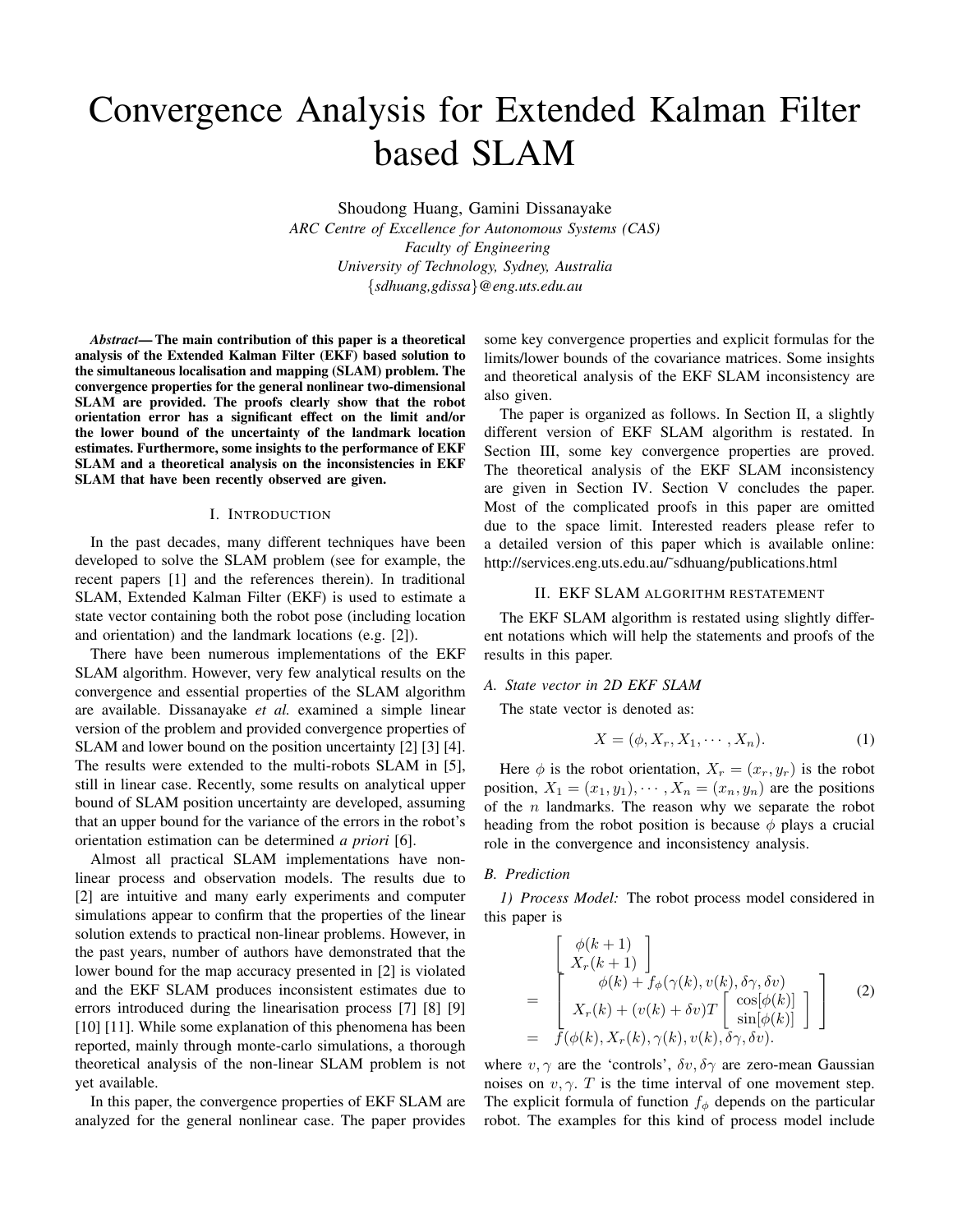the direct disretization of the uni-cycle model (e.g. [10]) and a car-like vehicle model (e.g. [2]).

Model of landmarks (stationary) is

$$
X_i(k+1) = X_i(k), \quad i = 1, \cdots, n.
$$
 (3)

Thus, the process model of the whole state vector is

$$
X(k+1) = F(X(k), \gamma(k), v(k), \delta\gamma, \delta v), \tag{4}
$$

where  $F$  is the function combining (2) and (3).

*2) Prediction:* Suppose at time k, the estimate of the state vector is

$$
\hat{X}(k) = (\hat{\phi}(k), \hat{X}_r(k), \hat{X}_1, \cdots, \hat{X}_n)
$$

and the covariance matrix of the estimation error is  $P(k|k)$ . Suppose the covariance of the control noises  $(\delta \gamma, \delta v)$  is  $\Sigma$ , then the prediction step is

$$
\begin{array}{rcl}\n\hat{X}(k+1|k) & = & F(\hat{X}(k|k), \gamma(k), v(k), 0, 0), \\
P(k+1|k) & = & \nabla F_{\phi X_r X} P(k|k) \nabla F_{\phi X_r X}^T + \nabla F_{\gamma v} \Sigma \nabla F_{\gamma v}^T,\n\end{array} \tag{5}
$$

where

$$
\nabla F_{\phi X_r X} = \begin{bmatrix} \nabla f_{\phi X_r} & 0 \\ 0 & I \end{bmatrix}, \nabla F_{\gamma v} = \begin{bmatrix} \nabla f_{\gamma v} \\ 0 \end{bmatrix}, \quad (6)
$$

and  $\nabla f_{\phi X_r}$  and  $\nabla f_{\gamma v}$  are Jacobians of f in (2) with respect to the robot pose  $(\phi, X_r)$  and the control noise  $(\delta \gamma, \delta v)$ , respectively, evaluated at the current estimation  $\hat{X}(k|k)$ .

For system (2),

$$
\nabla f_{\phi X_r} = \begin{bmatrix} 1 & 0 & 0 \\ -Tv \sin[\hat{\phi}(k)] & 1 & 0 \\ Tv \cos[\hat{\phi}(k)] & 0 & 1 \end{bmatrix}.
$$
 (7)

The formula of  $\nabla f_{\gamma v}$  depends on the detailed formula of function  $f_{\phi}$  in (2).

## *C. Update*

*1) Measurement Model:* At time  $k + 1$ , the observation of *i*-th landmark is range  $r_i$  and bearing  $\theta_i$ ,

$$
r_i = \sqrt{(y_i - y_r(k+1))^2 + (x_i - x_r(k+1))^2} + w_{r_i}
$$
  
\n
$$
\theta_i = \arctan\left(\frac{y_i - y_r(k+1)}{x_i - x_r(k+1)}\right) - \phi(k+1) + w_{\theta_i}
$$
\n(8)

where  $w_{r_i}$  and  $w_{\theta_i}$  are the noises on the measurements.

The observation model can be written in a general form as

$$
z_i(k+1) = \begin{bmatrix} r_i \\ \theta_i \end{bmatrix} = H_i(X(k+1)) + w_{r_i\theta_i} \tag{9}
$$

The noise  $w_{r_i\theta_i}$  is assumed to be Gaussian with zero-mean and covariance matrix  $R_{r_i\theta_i}$ .

*2) Update:* To simplify the proofs of the results in this paper, we write the EKF covariance matrix update formula in the information form as

$$
I(k+1|k) = P(k+1|k)^{-1},
$$
  
\n
$$
I(k+1|k+1) = I(k+1|k) + I_{new},
$$
  
\n
$$
P(k+1|k+1) = I(k+1|k+1)^{-1},
$$
\n(10)

where

$$
I_{new} = \nabla H_i^T R_{r_i \theta_i}^{-1} \nabla H_i \tag{11}
$$

and  $\nabla H_i$  is the Jacobian of function  $H_i$  evaluated at the current estimation  $X(k+1|k)$ .

The update of the state vector estimation is

$$
\hat{X}(k+1|k+1) = \hat{X}(k+1|k) + W(k+1)\mu(k+1), \tag{12}
$$

where

$$
\begin{array}{rcl}\n\mu(k+1) & = & z_i(k+1) - H_i(\hat{X}(k+1|k)), \\
W(k+1) & = & P(k+1|k)\nabla H_i^T S^{-1}(k+1),\n\end{array} \tag{13}
$$

and

$$
S(k+1) = R_{r_i\theta_i} + \nabla H_i P(k+1|k) \nabla H_i^T.
$$
 (14)

*Remark 2.1:* By (10),(11) and the matrix inversion lemma (e.g. [12]), we have

$$
P(k+1|k+1) = P(k+1|k) - P(k+1|k) \nabla H_i^T
$$
  
\n
$$
\cdot (R_{r_i\theta_i} + \nabla H_i P(k+1|k) \nabla H_i^T)^{-1}
$$
  
\n
$$
\cdot \nabla H_i P(k+1|k),
$$
\n(15)

which is the typical EKF update formula.

The Jacobian of the measurement function  $H_i$  is

$$
\nabla H_i = \begin{bmatrix} 0 & -\frac{dx}{x} & -\frac{dy}{x} & \frac{dx}{x} & \frac{dy}{x} \\ -1 & \frac{dy}{r^2} & -\frac{dx}{r^2} & -\frac{dy}{r^2} & \frac{dx}{r^2} \end{bmatrix}
$$
 (16)

where

$$
dx = x_i - x_r(k+1), \n dy = y_i - y_r(k+1), \n r = \sqrt{dx^2 + dy^2}.
$$
\n(17)

### III. CONVERGENCE PROPERTIES OF EKF SLAM

In this section, we prove some convergence results for 2D nonlinear EKF SLAM, these results are also true for the simple linear case.

#### *A. Monotonically decreasing property*

*Theorem 3.1:* **The determinant of any submatrix of the map covariance matrix decreases monotonically as successive observations are made.**

Theorem 3.1 is the same as Theorem 1 in [2] and can be proved in a similar way. The only difference is that the Jacobians instead of the state transition matrix and observation matrices will be used in the proof. The key point of the proof is "*In the prediction step, the covariance matrix of the map is not changing; in the update step, the whole covariance matrix is non-increasing*".

For 2D nonlinear EKF SLAM, there are many possible scenarios. In this paper, we only consider 2 basic scenarios: (1) robot keeps stationary and observe new landmarks many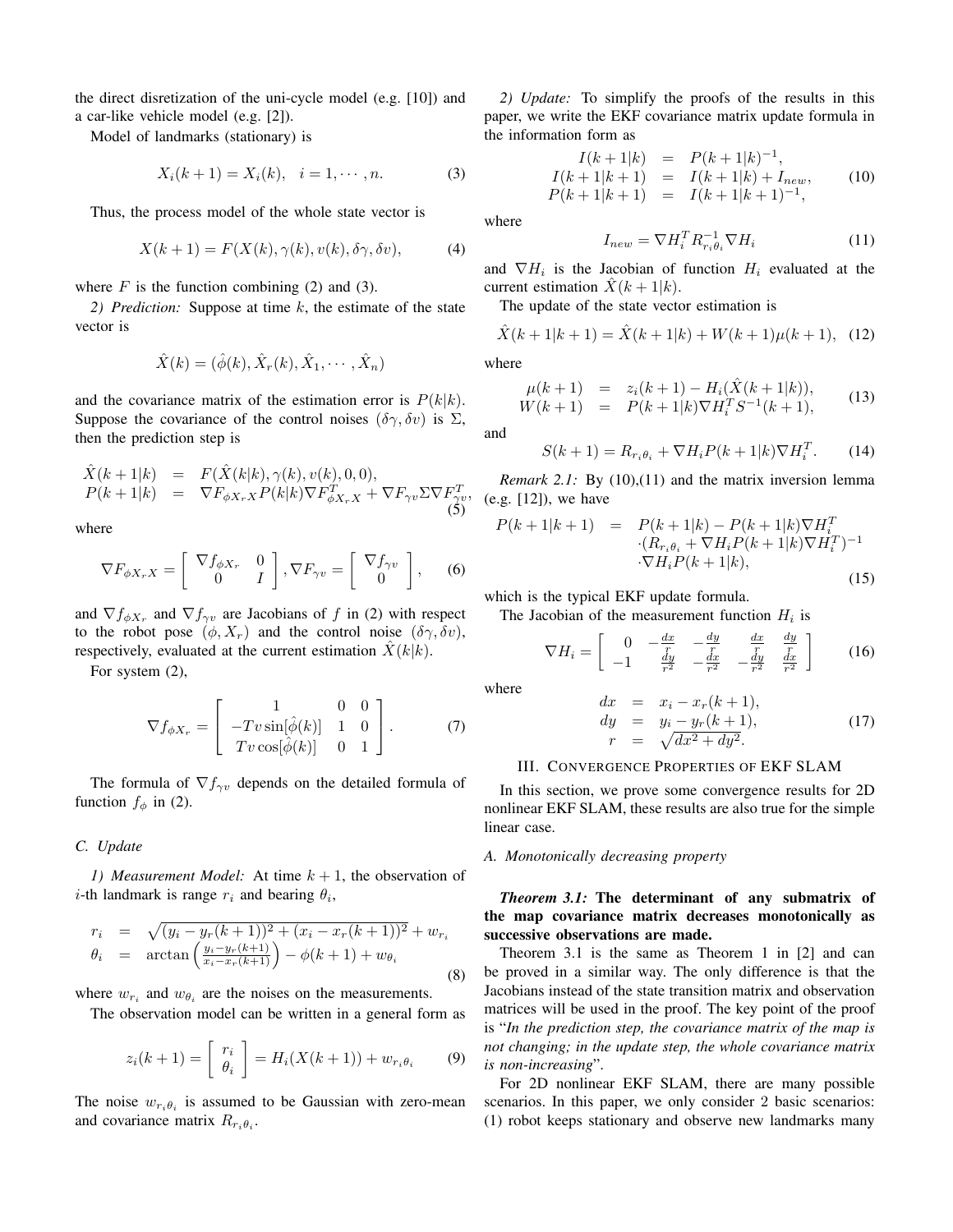times, and (2) robot then moves but can only observe the same landmarks.

Suppose robot starts at point **A**, the initial uncertainty of robot is

$$
P_0 = \left[ \begin{array}{cc} p_{\phi} & \mathbf{p}_{xy\phi}^T \\ \mathbf{p}_{xy\phi} & P_{xy} \end{array} \right] \tag{18}
$$

where  $p_{\phi}$  is a scalar and  $P_{xy}$  is a  $2 \times 2$  matrix.

The initial information matrix is denoted as

$$
I_0 = P_0^{-1} = \begin{bmatrix} i_{\phi} & \mathbf{b}^T \\ \mathbf{b} & I_{xy} \end{bmatrix}.
$$
 (19)

# *B. 2D EKF SLAM Scenario 1 - robot stationary*

Consider the scenario that the robot keeps stationary at point **A** and making observations  $k \mapsto \infty$  times.

*1) Observe one landmark:* First assume robot can only observe one new landmark – landmark  $m$ . We denote the Jacobian in (16) evaluated at the true landmark position  $(x_m, y_m)$  and the true robot position  $(x_A, y_A)$  as <sup>1</sup>

$$
\nabla H_A = \begin{bmatrix} -\mathbf{e} & -A & A \end{bmatrix},\tag{20}
$$

where

$$
\mathbf{e} = \left[ \begin{array}{c} 0 \\ 1 \end{array} \right], \quad A = \left[ \begin{array}{cc} \frac{dx_A}{r_A} & \frac{dy_A}{r_A} \\ -\frac{dy_A}{r_A^2} & \frac{dx_A}{r_A^2} \end{array} \right],\tag{21}
$$

with

$$
dx_A = x_m - x_A,
$$
  
\n
$$
dy_A = y_m - y_A,
$$
  
\n
$$
r_A = \sqrt{dx_A^2 + dy_A^2}.
$$
\n(22)

For convenient, we further denote

$$
H_A = [\mathbf{e} \quad A]. \tag{23}
$$

*Theorem 3.2:* **If robot keeps stationary and observe a new landmark many times, the robot uncertainty keeps unchanged. In the limit, the uncertainty of the landmark estimation is**

$$
P_{A_m}^{\infty} = A^{-1} H_A P_0 H_A^T A^{-T}, \tag{24}
$$

where  $P_0$  is the initial robot uncertainty given in (18),  $A$ is defined by (21), and  $H_A$  is defined in (23). In the special case when the initial uncertainty of robot orientation  $p_{\phi}$ is 0, the limit  $P_{A_m}^{\infty}$  is equal to the initial robot position **uncertainty**  $P_{xy}$  **in** (18).

*Remark 3.3:* Theorem 3.2 is the nonlinear version of Theorem 3 in [2]. Moreover, we state clearly here that the robot orientation estimation error has significant effect on the limit of the landmark uncertainty. This does make sense because: "*when the robot position is exactly known but its orientation is uncertain, even if there is a perfect knowledge about the relative location between the landmark and the robot, it is still impossible to tell where the true landmark location is*".

Figures 1(a) and 1(b) show the different landmark uncertainties due to different robot orientation estimation errors.

**Proof of Theorem 3.2:** We denote the observation noise covariance matrix as  $R_A$ . The information gain from one observation is:

$$
I_{new} = \nabla H_A^T R_A^{-1} \nabla H_A. \tag{25}
$$

The total information after the  $k$  observations is

$$
= \begin{bmatrix} I_{A_{end}}^{\alpha} & 0 \\ 0 & 0 \\ I_0 + kH_A^T R_A^{-1} H_A & -kH_A^T R_A^{-1} A \\ -kA^T R_A^{-1} H_A & kA^T R_A^{-1} A \\ -kA^T R_A^{-1} H_A & kA^T R_A^{-1} A \end{bmatrix} (26)
$$

By the matrix inversion lemma (e.g. [12])

 $\overline{\phantom{a}}$ 

$$
P_{A_{end}}^{k} = \begin{bmatrix} (I_{A_{end}}^{k})^{-1} \\ = \begin{bmatrix} I_{0}^{-1} & I_{0}^{-1} H_{A}^{T} A^{-T} \\ A^{-1} H_{A} I_{0}^{-1} & P_{A_{m}}^{k} \\ P_{0} & P_{0} H_{A}^{T} A^{-T} \\ A^{-1} H_{A} P_{0} & P_{A_{m}}^{k} \end{bmatrix}
$$
(27)

where

$$
P_{A_m}^k = A^{-1} H_A P_0 H_A^T A^{-T} + \frac{A^{-1} R_A A^{-T}}{k}.
$$
 (28)

When  $k \to \infty$ , the second item goes to 0, so we have (24). The limit can be computed further as

$$
P_{A_m}^{\infty} = A^{-1} \begin{bmatrix} e & A \end{bmatrix} \begin{bmatrix} p_{\phi} & \mathbf{p}_{xy\phi}^T \\ \mathbf{p}_{xy\phi} & P_{xy} \end{bmatrix} \begin{bmatrix} \mathbf{e}^T \\ A^T \end{bmatrix} A^{-T}
$$
  
=  $P_{xy} + A^{-1} \mathbf{e} p_{\phi} \mathbf{e}^T A^{-T}$   
+  $A^{-1} \mathbf{e} \mathbf{p}_{xy\phi}^T + \mathbf{p}_{xy\phi} \mathbf{e}^T A^{-T}$ . (29)

When  $p_{\phi} \rightarrow 0$  (then  $\mathbf{p}_{xy\phi} \rightarrow 0$  because  $P_0$  is positive definite), the limit  $P_{A_m}^{\infty} \to P_{xy}$ . The proof is completed.

*2) Observe two landmarks:* Suppose robot can observe two new landmarks (landmark m and landmark  $\bar{m}$ ) at point **A**, then the dimension of the observation function in (9) is 4 (two ranges and two bearings), we denote the Jacobian as:

$$
\nabla \hat{H}_A = \begin{bmatrix} -H_A & A & 0 \\ -H_{\bar{A}} & 0 & \bar{A} \end{bmatrix} = \begin{bmatrix} -\mathbf{e} & -A & A & 0 \\ -\mathbf{e} & -\bar{A} & 0 & \bar{A} \end{bmatrix} . \tag{30}
$$

*Theorem 3.4:* **If robot keeps stationary and observes two new landmarks many times, the robot uncertainty keeps unchanged. In the limit, the uncertainty of the landmarks is**

$$
P_{m\bar{m}}^{\infty} = \left[ \begin{array}{cc} P_{\bar{A}m}^{\infty} & P_{A\bar{A}} \\ P_{A\bar{A}}^{T} & P_{\bar{A}_{\bar{m}}}^{\infty} \end{array} \right] \tag{31}
$$

**where**

$$
P_{A_m}^{\infty} = A^{-1} H_A P_0 H_A^T A^{-T},
$$
  
\n
$$
P_{A \bar{A}}^{\infty} = A^{-1} H_A P_0 H_A^T \bar{A}^{-T},
$$
  
\n
$$
P_{\bar{A}_m}^{\infty} = \bar{A}^{-1} H_{\bar{A}} P_0 H_{\bar{A}}^T \bar{A}^{-T}.
$$
\n(32)

**In the special case when the initial uncertainty of robot orientation is** 0, the limit  $P_{m\bar{m}}^{\infty} =$  $\left[\begin{array}{cc} P_{xy} & P_{xy} \ P_{xy} & P_{xy} \end{array}\right]$ 

<sup>&</sup>lt;sup>1</sup>For the theoretical convergence results, we always evaluate the Jacobians at the true values, in the real SLAM application, the Jacobians have to be evaluated at the estimated value and this may cause inconsistency, see Section IV.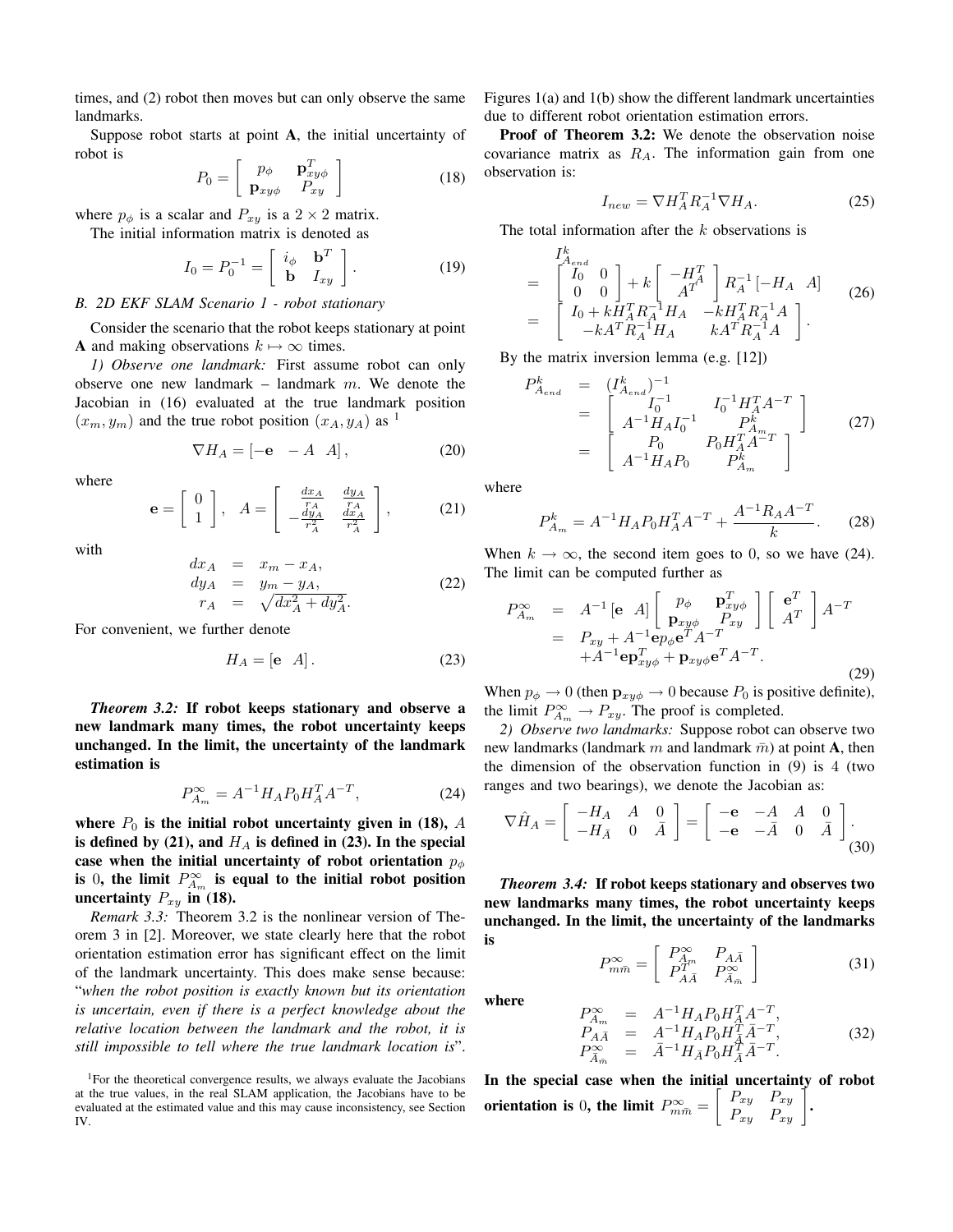

(a) Initial robot orientation error is (b) Initial robot orientation error is (c) Inconsistency of EKF SLAM large small (d) Inconsistency can be neglected

Fig. 1. The limits of landmark uncertainty when robot keeps stationary and observe the landmark  $k \to \infty$  times (see Theorem 3.2 and Theorem 4.1): In Figure 1(a), the variance of the robot orientation estimation error is  $p_{\phi} = 0.1$ , the initial uncertainty of robot is  $P_0 = diag(0.1, 1, 1)$ . In Figure 1(b), the variance of the robot orientation estimation error is  $p_{\phi} = 0.001$ , the initial robot uncertainty is  $P_0 = diag(0.001, 1, 1)$ . Because the robot orientation error is very small, in the limit, the uncertainty of the landmark is very close to the initial uncertainty of the robot position. For these two figures, the Jacobins are evaluated at the true robot and landmark positions. These two figures show that the initial robot orientation error has a significant effect on the landmark estimation accuracy. In Figure 1(c), the initial uncertainty of robot is the same as that in Figure 1(a), the blue ellipse is the limit of the landmark uncertainty when the Jacobian is evaluated at the updated state estimation at each update step. It can be seen that the uncertainty of the landmark reduces to the same size as the initial robot position estimation error, this is the inconsistency of EKF SLAM algorithm. In Figure 1(d), the initial uncertainty of robot is the same as that in Figure 1(b), it can be seen that the inconsistency can be neglected in this case (the blue ellipse almost coincides with the red one).

*Remark 3.5:* Because  $A^{-1}H_A \neq \overline{A}^{-1}H_{\overline{A}}$ ,  $P_{A_m}^{\infty} \neq P_{\overline{A}_m}^{\infty}$ <br>when  $p_{\phi} \neq 0$ . This means the limits of the uncertainties of the two landmarks are different when the robot orientation error is not zero. This is different from the linear results proved in [2], where the uncertainties of all the landmarks are the same (Theorem 2 in [2]). This result is due to the nonlinearity of the observation function, the Jacobians are different when evaluated at locations of different landmarks. Figure 2(a) shows the difference of the uncertainties of the two landmarks.

# *C. 2D EKF SLAM Scenario 2 – robot moves*

Consider the scenario that the robot first keeps stationary at point **A** and observing landmark m many times. Then the robot moves to another observation point **B**, and observes the same landmark many times.

We use  $\nabla f_{\phi X_r}^A$ ,  $\nabla f_{\gamma v}^A$  to denote the Jacobians of f evaluated at the point **A** and the true landmark location. We denote the Jacobian in (16) evaluated at point **B** and the true location of landmark m as

$$
\nabla H_B = \begin{bmatrix} -\mathbf{e} & -B & B \end{bmatrix} \tag{33}
$$

and denote

$$
H_B = [\mathbf{e} \quad B]. \tag{34}
$$

*Theorem 3.6:* **If robot first keeps stationary at point A** and observes one new landmark  $k \to \infty$  times, then it **moves to point B and observes the same landmark**  $l \rightarrow \infty$ **times, the limit of the covariance matrix satisfies**

$$
P_{B_{end}}^{\infty} \geq \begin{bmatrix} \nabla f_{\phi X_r}^A P_0 (\nabla f_{\phi X_r}^A)^T & \nabla f_{\phi X_r}^A P_0 H_A^T A^{-T} \\ A^{-1} H_A P_0 (\nabla f_{\phi X_r}^A)^T & A^{-1} H_A P_0 H_A^T A^{-T} \end{bmatrix} .
$$
\n(35)

**The righthand side matrix is actually the covariance matrix when robot first reaches point B assuming there**

is no control noise moving from A to B  $(\Sigma = 0 \text{ in } (5)).$ **Furthermore, the inequality in (35) becomes equality when either (i)**  $\Sigma = 0$ , **or (ii)**  $\Sigma \neq 0$  but the matrix  $H_B \nabla f_{\gamma v}^A$  is **invertible (which is true in most of the cases).**

*Remark 3.7:* Theorem 3.6 shows that the only effect of the observations made at point **B** is to reduce the robot uncertainty generated from the process noise. *The observations made at point* **B** *can not reduce the uncertainty of the landmark further if robot had already observed the landmark many times at point* **A**. Theorem 3.6 can be extended to the case when it takes a few steps to move from **A** to **B**, for example,  $A \rightarrow$  $B_1 \rightarrow B_2 \rightarrow \dots \rightarrow B_n \rightarrow B$ . In this case, the limit of the covariance matrix satisfies

$$
P_{B_{end}}^{\infty} \ge \left[ \begin{array}{cc} F_{AB} P_0 F_{AB}^T & F_{AB} P_0 H_A^T A^{-T} \\ A^{-1} H_A P_0 F_{AB}^T & A^{-1} H_A P_0 H_A^T A^{-T} \end{array} \right]. \tag{36}
$$

where

$$
F_{AB} = \nabla f_{\phi X_r}^{B_n} \cdots \nabla f_{\phi X_r}^{B_1} \nabla f_{\phi X_r}^A.
$$
 (37)

Figures 3(a), 3(b), 3(c), and 3(d) illustrate the results in Theorem 3.6 and Remark 3.7.

# IV. INCONSISTENCY OF EKF SLAM

Recently, it is reported that EKF SLAM may produce inconsistent (overconfident) estimation [7] [8] [9] [10] [11]. However, most of the claims are based on Monte Carlo simulations.

The limits/lower bounds of the covariance matrix proved in the last section can be used for the check of inconsistency. For example, the results in the last section shows that the uncertainty of a new landmark first observed at point **A** can not be smaller than  $A^{-1}H_A P_0 H_A^T A^{-T}$  if robot can not observe any old landmarks.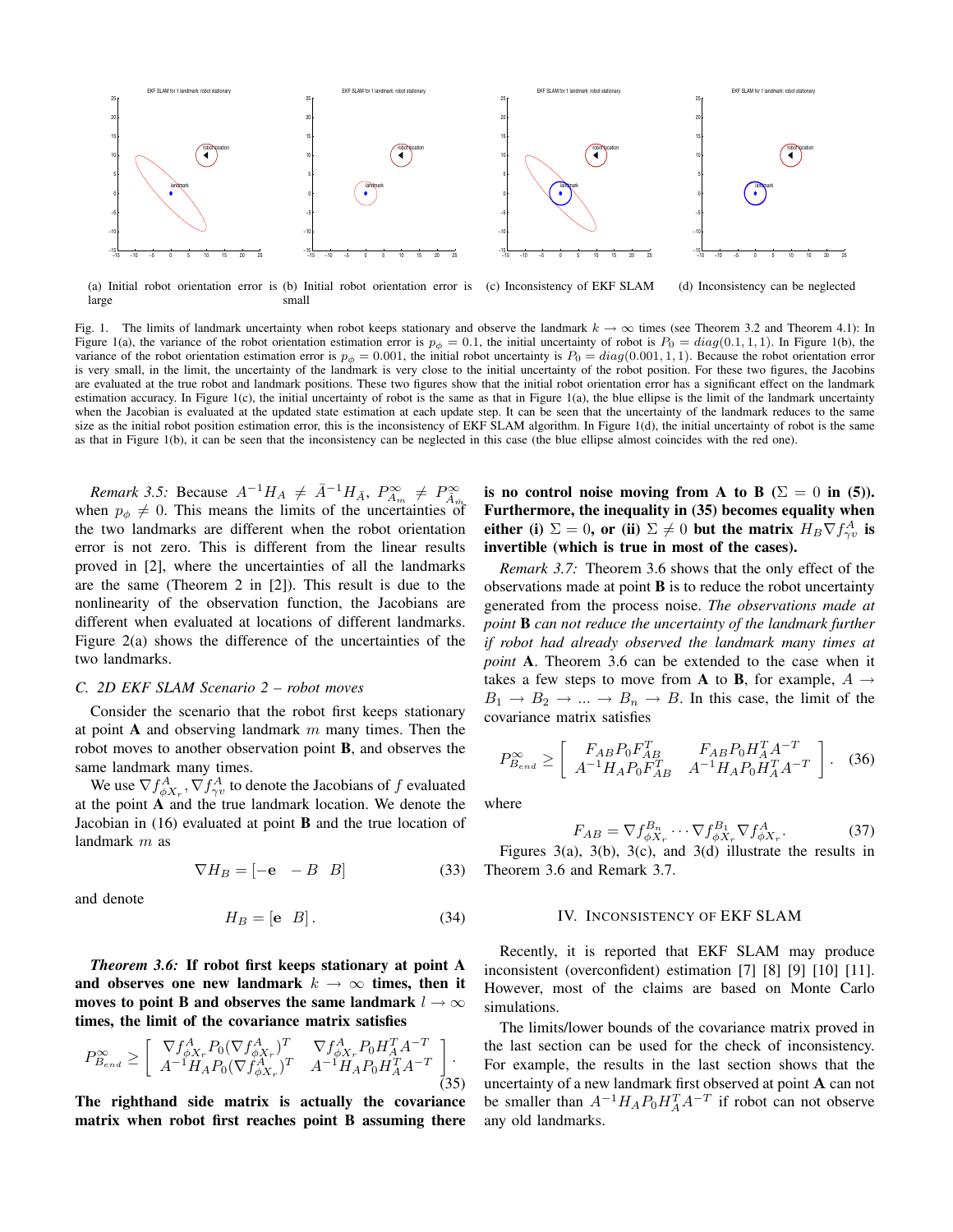

(a) Initial robot orientation error is (b) Initial robot orientation error is (c) Inconsistency of EKF SLAM for (d) Inconsistency can be neglected large small two landmarks

Fig. 2. The limits of two landmark uncertainties when robot keeps stationary and make observation  $k \to \infty$  times: Figure 2(a) shows that the final uncertainties of the two landmarks are different; Figure 2(b) shows that the difference is very small when the initial robot orientation uncertainty  $p_{\phi}$  is small; Figure 2(c) shows the inconsistency of EKF SLAM, Figure 2(d) shows the inconsistency can be neglected when  $p_{\phi}$  is small (see Theorem 3.4, Remark 3.5, Theorem 4.1 and the caption of Figure 1 for more explanations)



Fig. 3. The limits of robot and landmark uncertainties when robot first keeps stationary at point **A** and makes observation  $k \to \infty$  times and then moves to **B** and observes the same landmark  $l \to \infty$  times (see Theorem 3.6 and Remark 3.7): The initial robot uncertainty is the same as that in Figure 1(a), Figure 3(a) shows the case when there is no control noise, the uncertainty of robot and landmarks keep unchanged after the observations at point **B**, Figure 3(b) shows the case when there is control noise, the landmark uncertainty can not be improved by the observation at point **B**, while the uncertainty of robot can be reduced to the same level as the case when there is no control noise, Figures 3(c) and 3(d) shows the similar results when it takes 10 steps to move from **A** to **B**.

#### *A. Why inconsistency can occur in nonlinear case?*

In all the theoretical convergence properties proved in the last section, it is assumed that the Jacobians are evaluated at the true observation point and the true landmark positions. In a real SLAM, the true locations of robot and landmarks are not available, and the Jacobians have to be evaluated at the estimated values. It is well known that this kind of linearization error can cause incorrect estimation. However, incorrect estimation may be either too optimistic (estimated uncertainty smaller than true uncertainty) or too pessimistic (estimated uncertainty larger than true uncertainty). But it is only reported that EKF SLAM may cause inconsistency (optimism), no one have claimed EKF SLAM may be pessimism. Why?

#### *B. An intuitive explanation*

In SLAM, the observation is always the relative location between robot and landmarks, and we want to estimate the absolute robot and landmark locations.

Suppose  $x, y$  are two numbers and the only thing we can measure is  $x - y$ . Suppose we have obtained two (noisy) measurements:

$$
\begin{array}{rcl}\nx - y & = & 99.8 \\
x - y & = & 100.1\n\end{array} \tag{38}
$$

According to these measurements we may be able to say " $x - y$  is around 100" but we can not say anything about the value of  $x$  and/or  $y$ . However, with "linearization error", we may get something like

$$
1.01x - 0.98y = 99.8
$$
  

$$
0.99x - 1.02y = 100.1
$$
 (39)

By the above two equations, the absolute values of  $x$  and  $y$  can be calculated. Obviously, the result is too optimistic (inconsistent).

In SLAM, suppose robot keeps stationary at point **A** and make two observations at a new landmark  $m$ . In EKF SLAM, we always use the observation innovation ( $\mu(k+1)$  in (13)) to update our previous estimation  $\hat{X}$ , through linearization, the innovation is the information about

$$
H(X) - H(\hat{X}) = \nabla H(X - \hat{X}) = \mathbf{e}\Delta\phi + A\Delta X_r - A\Delta X_m.
$$